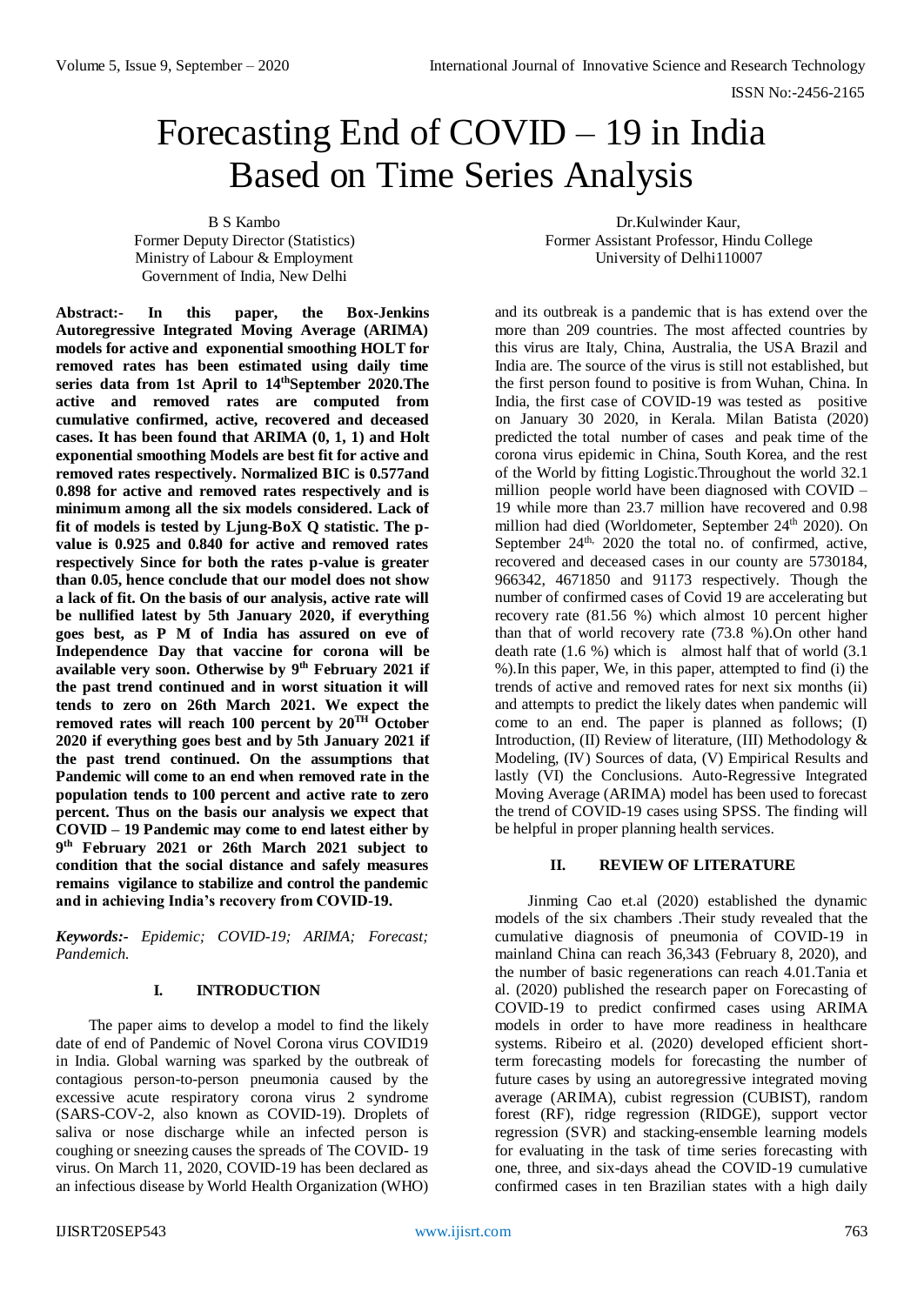incidence. Chakraborty (2020) also used a hybrid approach based on ARIMA and Wavelet-based forecasting model to generate short-term (ten days ahead) forecasts of the number of daily confirmed cases for Canada, France, India, South Korea, and the UK. Tyagi et.al (2020) predicted that the no of confirmed cases at all India level will be 75391, 100052 and 124712 by end of May 20, middle of June and end of June 2020 respectively but the corresponding actual no of confirmed were observed to be 190648, 343070 and 585792 respectively .Thus their prediction does not seem to fit in the current situation. Tiwari et al. (2020) predicted that the peak of the cases for India would be attained between the third and fourth weeks of April 2020. This outbreak is predicted to be controlled around the end of May 2020. The total number of predicted confirmed cases of COVID-19 might reach around 68,978, and the number of deaths due to COVID-19 are predicted to be 1557 around April 25, 2020, in India. However, this prediction does not seem to fit in the current situation as we have observed around 26283 confirmed cases and 825 deaths by 25th April 2020. Khan Farhan Mohammad et.al (2020) have selected an ARIMA (1, 1, 0) model on the data collected from 31st January 2020 to 25th March 2020. Their results showed an increasing trend in the actual and forecasted numbers of COVID-19 cases with approximately 1500 cases per day, based on available data as on 04th April 2020.Tinani et.al (June 2020) used ARIMA model to forecast the trend of COVID-19 cases in R programming. Kumar et.al. (2020) used BAILEY'S MODEL to described that COVID- 19 epidemic would end in mid September 2020 but paper does not support conclusion.

#### **III. METHODOLOGY**

There are several methods dealing with time series forecasting, the most relevant is Box-Jenkins (1976) methodology which is used in this study. It is discussed in several publications viz. Chatfild C (1996); Montgomery, D.C. (1976); Pankratz, A (1983); Salas, J.D et.al (1980) and Vandaele, W (1983).ARIMA, short for 'Auto-Regressive Integrated Moving Average' is a class of models explaining a given time series based on its past values, i.e., its own lags and the lagged forecast errors, so that equation can be used to forecast future values. An ARIMA model is characterized by 3 terms: p, d, q.

Where, p is the order of the AR term.

q is the order of the MA term.

d is the number of differencing required to make the time series stationary.

 $\triangleright$  Box and Jenkins give a methodology (Fig. 1) in time series analysis to find the best fit of time series to past values in order to make future forecasts.The methodology consists of four steps: 1) Model identification. 2) Estimation of model parameters. 3) Diagnostic checking for the identified model appropriateness for modeling and 4) Application of the model (i.e. forecasting). Autocorrelation Function (ACF) and the Partial Autocorrelation Function (PACF) are two important diagnostic tools used with time series analysis and forecasting.These functions calculate the statistical relationships between observations in a single data series with lag. The plot of ACF helps to take a decision as to many moving average terms are to be included in the model. The PACF plot is used to decide how many auto regressive terms are necessary to expose one or more of the time lags where high correlations appear, seasonality of the series, trend either in the mean level or in the variance of the series Al-Ansari et.al (2006).



Fig 1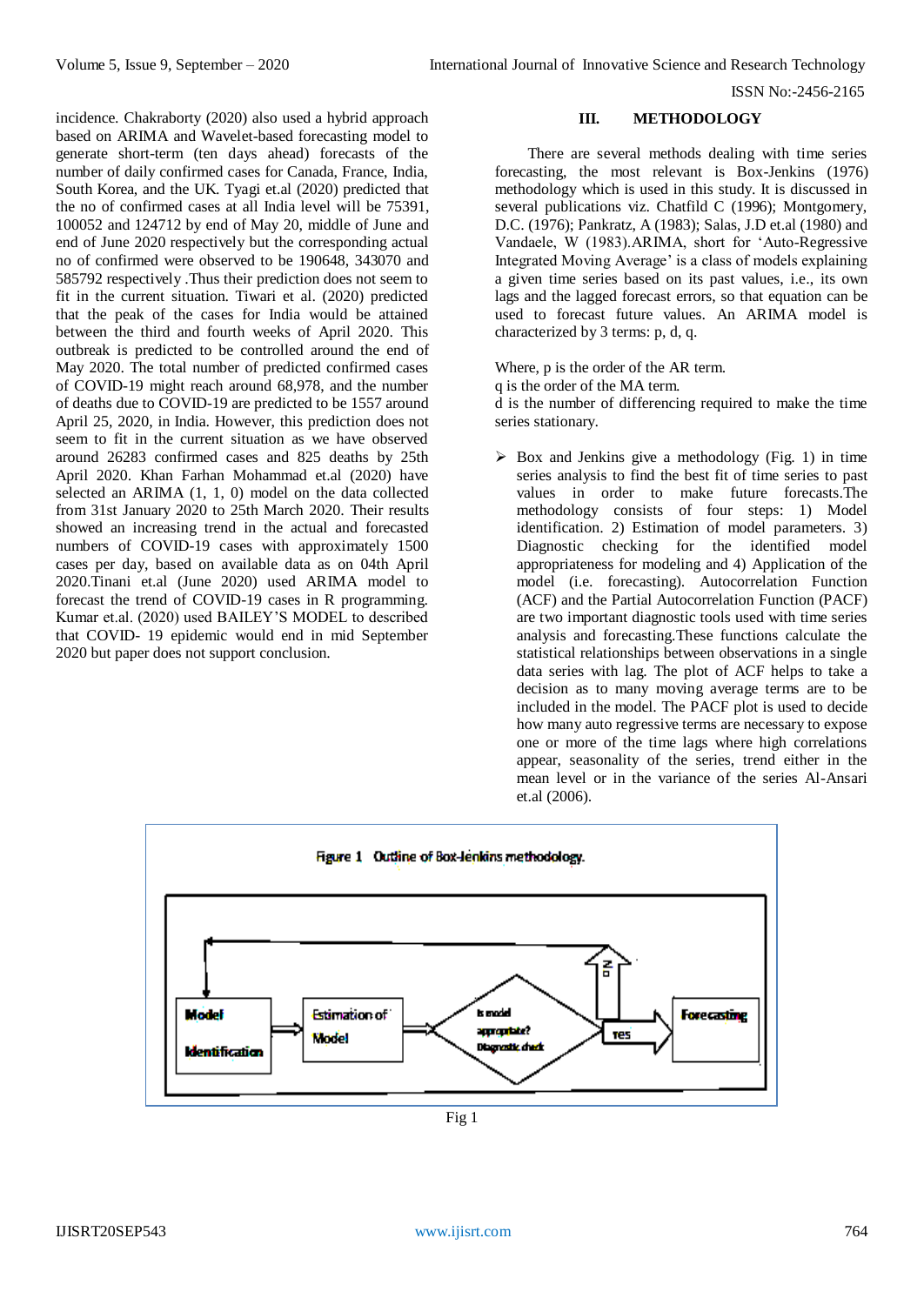ACF and PACF helps to identify provisional model (step 1). They are used not only to guess the form of the model, but also to obtain approximate estimates of the parameters Box G.E.P (1976).Method of Maximum likelihood that maximize the probability of observations is used to estimate the parameters in the model (step 2). The next, is checking on the adequacy of the model for the series (step 3). The assumption is that residual is a white noise process and that the process is stationary and independent. Model diagnostic checking is accomplished, in this work, through careful analysis of the residual series, the histogram of the residual, sample correlation and a diagnosis test Ljung (1978). Assumptions of model residuals are checked by Ljung-Box, Q-test. The best model among the class of models considered is one which has lowest BIC. Etebong. P (2014).

 $\triangleright$  Holt's Trend Corrected Exponential smoothing

Holt exponential smoothing method is the most popular double exponential smoothing method, proposed by Holt (1957) with extending simple exponential smoothing to allow forecasting of data with a trend. Holt method is to concentrate on the series of increments  $X_t - X_{t-1}$ and then estimate the slop parameter to a linear trend by exponential smoothing of these differences. The Holt method can be expressed as following formulas:

$$
\hat{X}_t = \alpha X_t + (1 - \alpha)(\hat{X}_{t-1} + b_{t-1}) \text{ and}
$$

$$
b_t = \gamma(\hat{X}_t - \hat{X}_{t-1}) + (1 - \gamma)b_{t-1}
$$

The formula for prediction is

## $\hat{X}_{T+i} = \hat{X}_T + i b_T$

In this formulation, two weighting parameter ( $\alpha$  and  $\gamma$ ) are used for the two updating equations.

 $\triangleright$  In this study, daily Cumulative removed cases are computed as the sum of the cumulative of recovered and cumulative deceased cases. Active rate is computed as the percentage of cumulative active cases to the cumulative confirmed cases.Removed rate is computed as the percentage of cumulative removed cases to the cumulative confirmed cases. We are assuming that the pandemic will come to end when the active rate tends zero and the removed rate to approaching to 100 %. We explore suitable best fit ARIMA model to find the projection of active and removed rate.

#### **IV. SOURCE OF DATA**

The daily data on Cumulative Confirmed, Active , Deceased and recovered cases from 1st April 2020 to 6th September 2020 was used in this study, and extracted from the Websites: [www.covid19india.org](http://www.covid19india.org/) . This Data is available in the public Domain.

#### **V. EMPIRICAL RESULTS**

We first checked whether the time series of Cumulative active and Cumulative removed rates of COVID – 19 cases are stationary or not. Figure 2 clearly revealed that non stationary is inherent in data as active and removed rate are showing downward and upward trends respectively.



The times series of active and removed rates are transformed by taking non seasonal differences one and plots Autocorrelation Function (ACF) and Partially Autocorrelation Function (PAFC) of the transformed series figure 3 which clearly shows that the time series is stationary.

For the identification of the model, the task is to find out the appropriate values of p and q with the help of ACF and PACF graph values. The initial number of the ARIMA model was guessed through the ACF and PACF graphs. From a close examination of the ACF and PACF of active rate Fig 3(a) and Removed rate 3(b) of the first differenced series , we noticed that the ACF show significant peak at low lag 1 implying thereby that there may be at the most one non-seasonal moving average (MA) terms i.e. q=0 or, 1, and the corresponding PACF plot shows significant peak at low lag (1) indicating that there may be at the most one non seasonal autoregressive (AR) terms therefore p can takes the value either 0 or 1.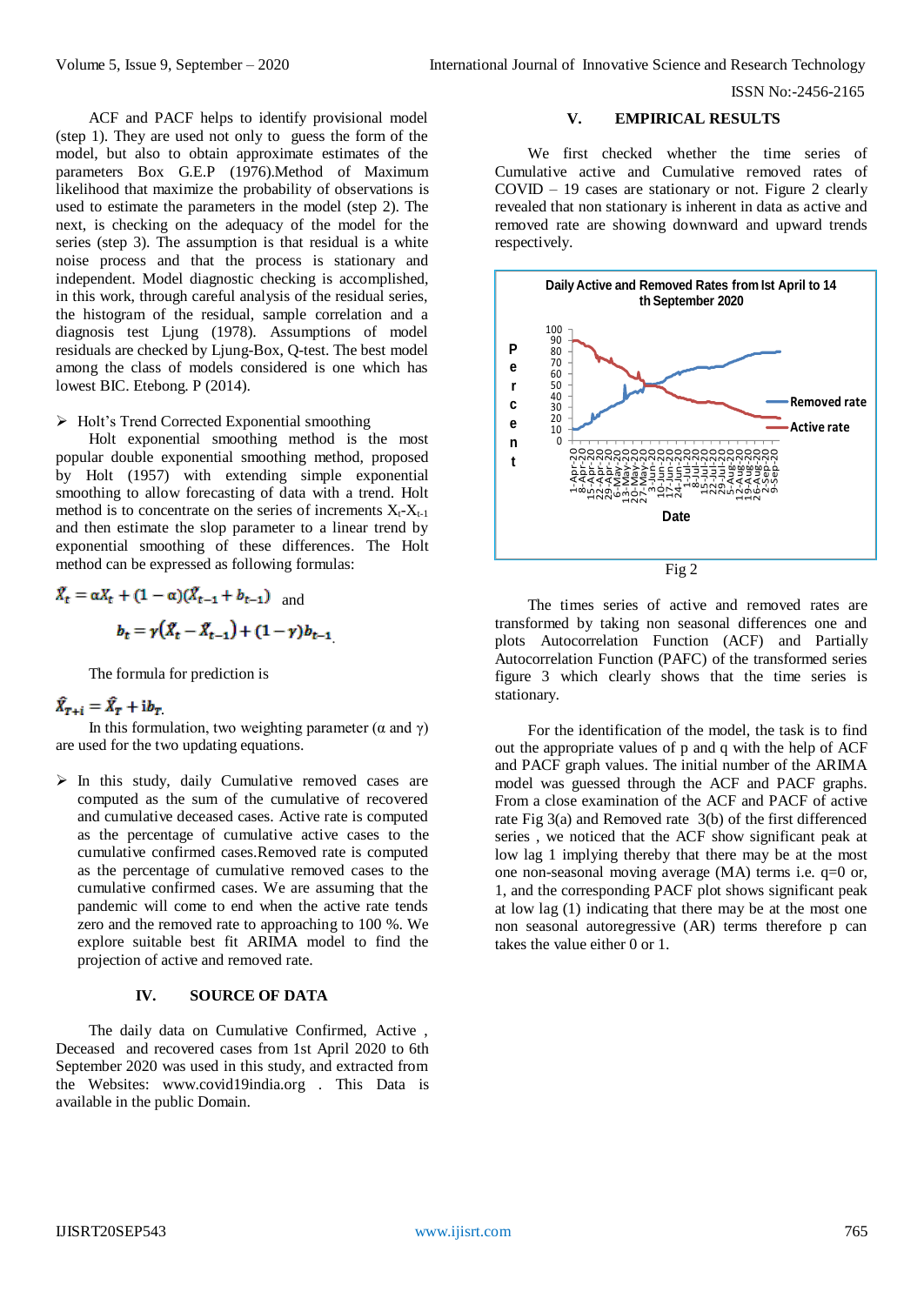

Fig 3(a):- Correlogram for the Active Rate of COVID-19 in India



Fig 3(b):- Correlogram for the Removed Rate of COVID-19 in India

This implies that the stochastic process can generate the modeling for active and removed rates with the following successful Models.

| Table 1 ARIMA MODELS WITH POSSIBLE VALUES OF BIC |            |                                                                    |            |  |  |  |  |  |
|--------------------------------------------------|------------|--------------------------------------------------------------------|------------|--|--|--|--|--|
| <b>ACTIVE RATE</b>                               | <b>BIC</b> | <b>REMOVED RATE</b>                                                | <b>BIC</b> |  |  |  |  |  |
| ARIMA (0,1,1)                                    | 0.577      | Simple exponential<br>smoothing                                    | 1.104      |  |  |  |  |  |
| ARIMA (1,1,0)                                    | 1.363      | Simple exponential<br>smoothing with square<br>root transformation | 1,108      |  |  |  |  |  |
| ARIMA (1,1,1)                                    | 1.102      | <b>Holt with no transformation</b>                                 | 0,898      |  |  |  |  |  |
| ARIMA (1, 1, 2)                                  | 1.137      | <b>Brown</b>                                                       | 0.909      |  |  |  |  |  |
| ARIMA ( 0, 2, 1)                                 | 1.203      | Brown with squqre root<br>transformation                           | 0.921      |  |  |  |  |  |
| ARIMA(1,2,0)                                     | 1.554      | Damped trend                                                       | 0,925      |  |  |  |  |  |

The most important measure of goodness of fit of model are statistics viz.  $\mathbb{R}^2$ , likelihood function (for maximum likelihood estimation), standard error of estimate and the Q statistic has been summarized in Table 2.For a well-fitted model, the Q statistic is expected to be statistically insignificant. Another important criterion for checking the adequacy of a fitted model is the Normalized Bayesian Information Criteria (BIC).When considering several ARIMA models we choose the one with the lowest BIC (TABLE 1).Based on these our important statistics and BIC. ARIMA (1, 1 0) and HOLT exponential smoothing were found to be best fit for active and removed rates respectively. The  $\mathbb{R}^2$  is an estimate of the proportion of the total variation in the series explained by the model. It has been found (Table 2) that the applied model for active and removed rates explains 99 % of variation in data.

|                    | Table 2 Model Statistic ARIMA |                     |                 |                          |                         |                              |        |    |       |   |  |  |  |
|--------------------|-------------------------------|---------------------|-----------------|--------------------------|-------------------------|------------------------------|--------|----|-------|---|--|--|--|
|                    |                               |                     |                 |                          | <b>Model Statistics</b> |                              |        |    |       |   |  |  |  |
| Rate               | Model                         |                     | Ljung-Box Q(18) | Number<br>οf<br>Outliers |                         |                              |        |    |       |   |  |  |  |
|                    |                               | Stationary<br>$R^2$ | $R^2$           | <b>RMSE</b>              | MaxAE                   | Normalized Statistics<br>BIC |        | DF | Sig.  |   |  |  |  |
| <b>Active Rate</b> | ARIMA(0,1,1)                  | 0.196               | 0.996           | 1.294                    | 7.003                   | .577                         | 8,641  | 17 | 0.925 | 0 |  |  |  |
| Removed<br>Rate    | Holt                          | 0.748               | 0.995           | 1.519                    | 13.287                  | .898                         | 13,438 | 16 | 0.840 | 0 |  |  |  |

Root Mean Square Error (RMSE) measure of how much a dependent series varies from its model-predicted level, expressed in the same units as the dependent series. Thus the variation of the original active and removed rates time series data from model-predicted level is 1.294 and1.51 respectively.The normalized BIC (Bayesian Information Criterion) measures the overall fit of a model that attempts to account for model complexity. Normalized BIC is 0.577 and 0.898 for active and removed rates respectively. The test the lack of fit of models is tested by Ljung-BoX Q statistic The null hypothesis, H0: The model does not show a lack of fit, Against the alternative hypothesis, H1: The model does show a lack of fit. Here,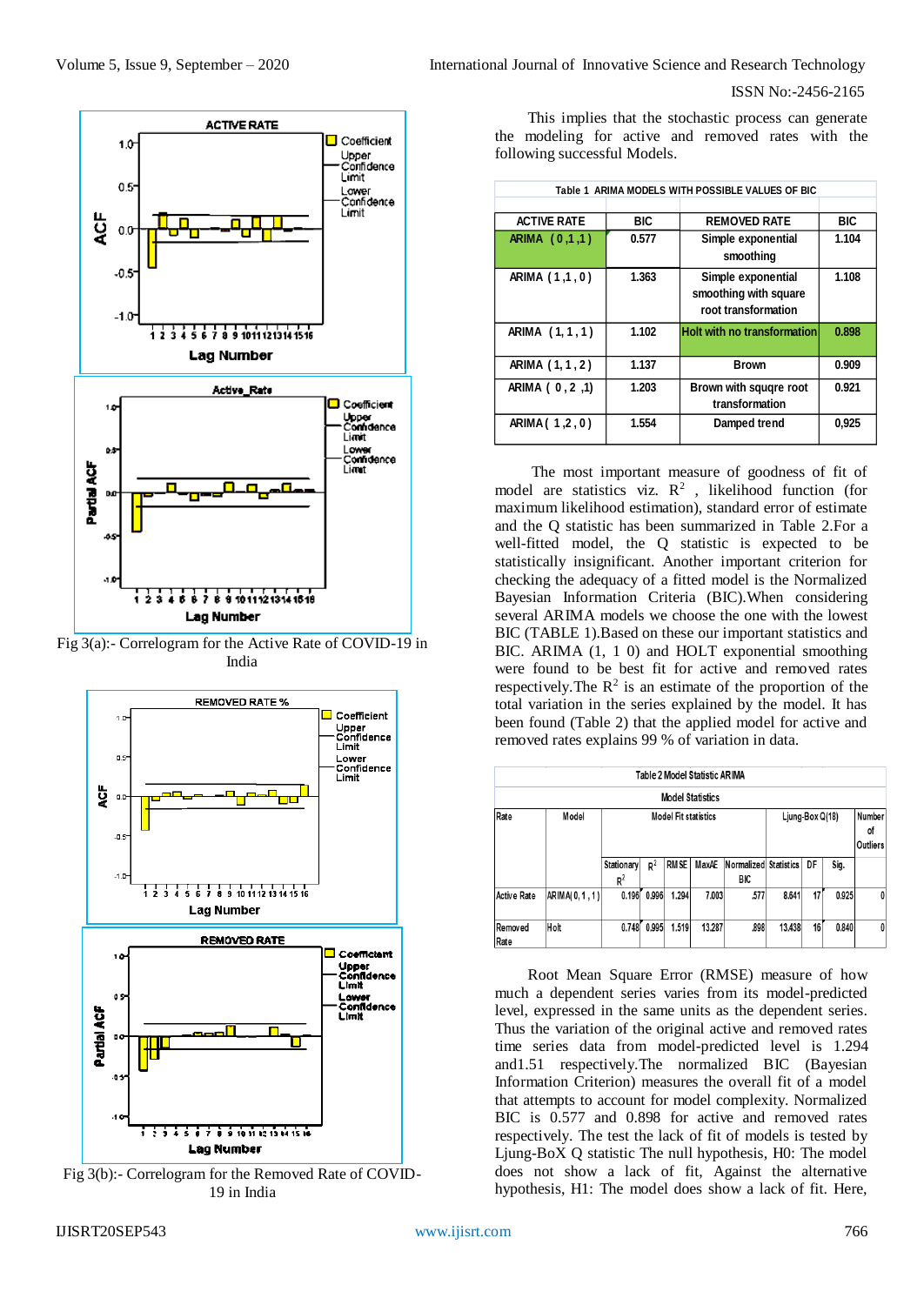for active rates p-value is 0.925, for removed rate p-value is 0.840 since for both the rates p-value is greater than 0.05, hence we do not reject the null hypothesis and conclude that our model does not show a lack of fit. The estimated coefficient of ARIMA (1, 1, 0) and HOLT models are shown in the table 3.The parameter estimates of these Model are all significant  $(p<0.01)$ .

Again, the models are adequate in the sense that the plots of the residual ACF and PACF for active and removed rates in figures 4 show a random variation, thus, from the origin zero (0), the points below and above are all uneven, hence the model fitted is adequate.



Fig 4:- Graph of the residual ACF and PACF for Active and Removed rates

The location parameter (mean) of the Noise residual for active rate is approximately zero 0.0004 with constant variance 0.0899 and the corresponding parameter (mean) of the Noise residual value for removed rate is -0.1278 with constant variance 1.5091 The normality test of the error (Noise Residual) conducted by drawing histogram of the residuals shown in figure Figures 5(a) and 5(b) suggests that the error distribution is approximately normal.



Fig 5(a):- Histogram of Noise Residual of Active Rate



Fig 5(b):- Histogram of Noise Residual of Removed Rate

Therefore the assumptions of the error component in the ARIMA (0, 1, 1) and HOLT Models are fulfilled and thus these model can forecast the future trend of the active and removed rates.

It has been found that date-wise estimated active and removed rates from 1st April 2020 to 14th September 2020 are very close to actual rates Figures 6 clearly indicates that Models are good fit to the data.



Fig 6:- Observed, Fit and Forecasted Active and Removed Rate

Following India's tireless fight against the swiftly sprouting COVID-19 pandemic since the past six months, the country finally sees signs of green shoots with the faster recoveries and sharp decline of active cases. The researchers around the world are making rigorous efforts to find effective vaccine and/or therapeutics against corona virus or SARS-CoV-2 diseases and the existence of such pharmaceutical interventions will extraordinarily change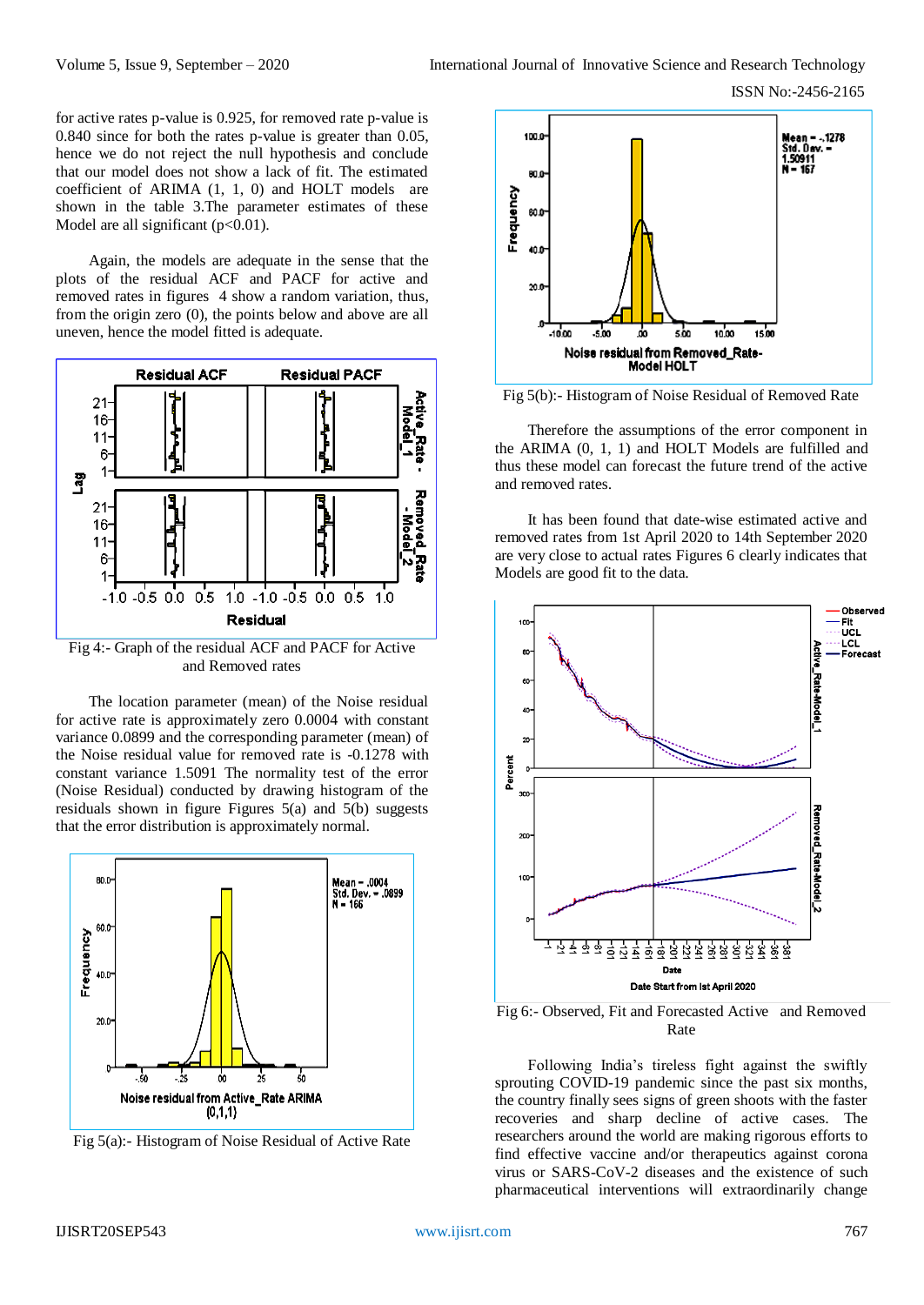the results .Our analysis shows that following India's peak, daily active rate are projected to decline very steadily (0.4) percent per day) from 88.33 % from Ist April 2020 to 20.08

% in mid of 14h September 2020 Figure 6 and Table 6 appendix.



Fig  $7(a)$ 

Date Active Rate<br>Lower 95 Point Upper 95 **Estimate** .<br>Confidence limit Cofidence limi 15-Sep-20  $19.7$  $18.2$  $21.37$  $15.35$ 17.96 20.72 22-Sep-20 6-Oct-20  $14.6'$  $11.0$ 18.51 13-Oct-20 13.08  $9.29$ 17.29  $11.61$ 20-Oct-20  $7.72$ 16.05 27-Oct-20  $10.24$  $6.3$ 14.82  $3-Nov-20$  $8.96$  $5.05$  $13.61$  $12.43$ 10-Nov-20  $7.77$  $3.99$  $6.67$ 17-Nov-20  $3.04$ 11.28 24-Nov-20 5.66  $2.22$ 10.18 1-Deo-20 4.74  $1.5$  $9.12$ 8-Deo-20 3.90  $0.98$ 8.10  $3.16$  $0.55$  $7.14$ 15-Deo-20 22-Dec-20  $2.50$  $0.25$  $6.24$ 29-Dec-20 1.93  $0.06$ 5.39 5. la - 21 4. A o o **A RO** 12-Jan-21  $1.06$  $0.05$  $3.86$  $3.19$ 19-Jan-21  $0.76$  $0.2$ 26-Jan-21  $0.54$  $0.5$  $2.58$  $0.42$ 2-Feb-21  $0.91$  $2.03$ 9-Feb-21  $1.42$  $0.3<sub>0</sub>$ 16-Feb-21  $0.43$ 2.05  $1.12$ 23-Feb-21  $0.57$  $2.75$  $0.77$ 2-Mar-21  $0.80$  $3.6$  $0.48$ 9-Mar-21  $1.12$ 4.55  $0.26$  $0.10$ 16-Mar-21  $1.53$  $5.08$ 23-Mar-21  $2.02$  $6.84$  $0.02$ 30-Mar-2

Table 3:- Weekly Predicted Active Rates from 15th September 2020 to 30 March 2021

It has been observed from Table 4 and figure 7(a) that the point estimate of active rate will further decline to 6.67 percent on 17th November 2020 from 19.77 on 15th

September 2020. Our estimates are matching with the Times Fact-India Outbreak Report (August 21) who projected daily active case counts are projected to decline by November 17. It expected to further falls rapidly to 1.45 percent on 5th January 2021 in a period of next one and half months. They are approaching to 0.38 percent on  $9<sup>th</sup>$ February 2021 thereafter it again start rising. However the lower and upper limits of the 95 percent confidence interval of active rates approaches to zero and zero percent respectively on 5<sup>th</sup> January 2020 and 26th March 2021 .Thus we conclude on the basis of our analysis that active cases will be nullified latest by  $5<sup>th</sup>$  January 2020, if everything goes best, as P M of India has assured on eve of independence day that vaccine for corona will be available very soon, otherwise by 9<sup>th</sup> February 2021 if the past trend continued and in worst situation an active cases will tends to zero on 26th March 202.

Our analysis shows that removed rates are accelerating steadily (0.42 percent per day) from 11 percent in 1st April 2020 to 79.91 percent on 14<sup>th</sup> September 2020 (Figure 6 and Table 7 in the appendix) It has been found (Table 5 & figure 7(b)) that the point estimate of removed rates will inclined to 91 percent on 17<sup>th</sup> November 2020 from 80 on  $15<sup>th</sup>$  September 2020. It increased by 11percentile point in a period of period of two months. Removed rates are expected to tend to 100 percent on 5th January 2021 in a period of next one and a half months.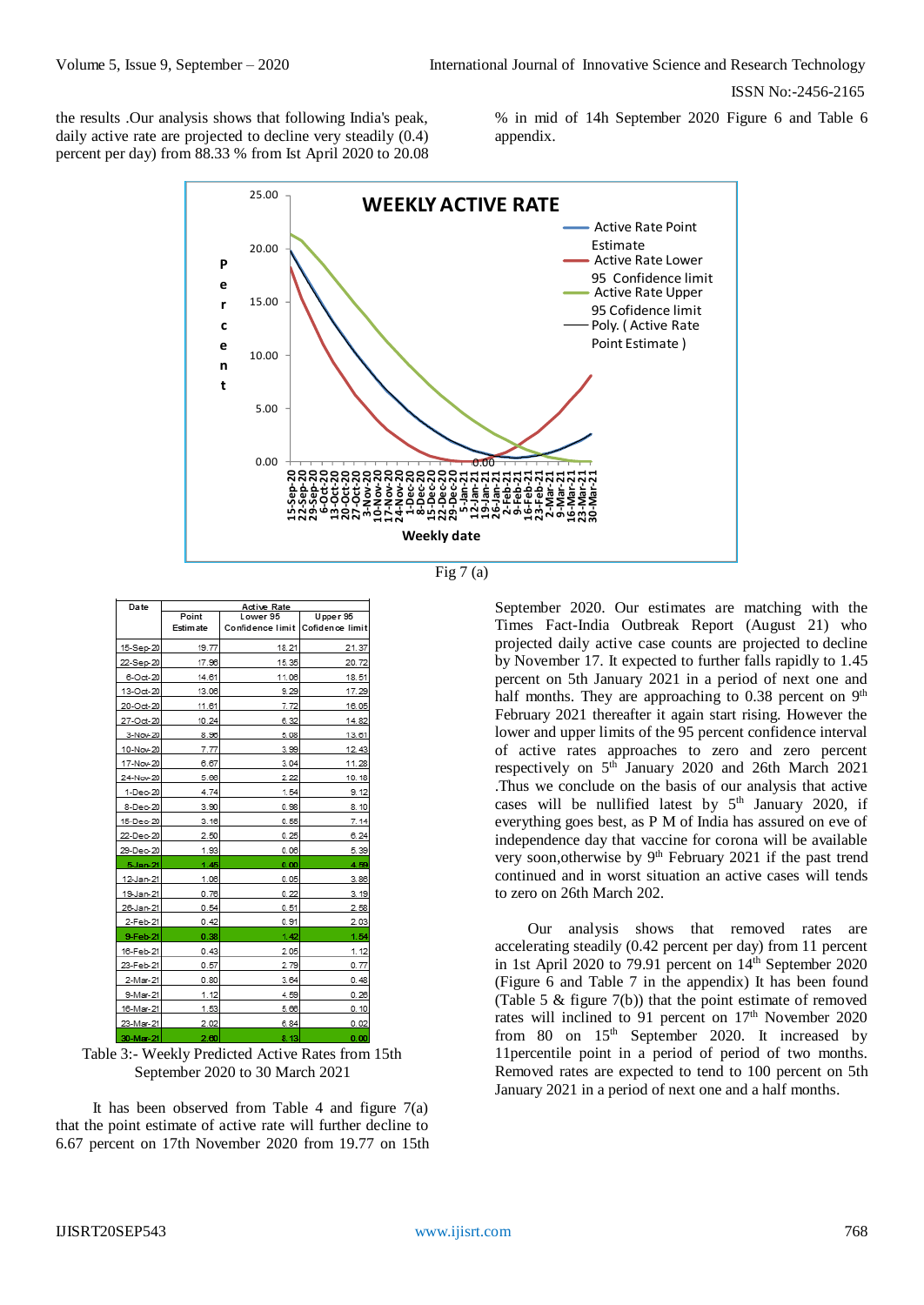

Fig  $7<sub>(b)</sub>$ 

| Date           | Removed Rate |                         |                   |  |  |  |  |  |  |
|----------------|--------------|-------------------------|-------------------|--|--|--|--|--|--|
|                | Point        | Lower 95 %              | <b>Upper 95 %</b> |  |  |  |  |  |  |
|                | Estimate     | <b>Confidence limit</b> | Cofidence limit   |  |  |  |  |  |  |
| 15-Sep-20      | 80.15        | 77.15                   | 83.15             |  |  |  |  |  |  |
| 22-Sep-20      | 81.39        | 76.75                   | 86.04             |  |  |  |  |  |  |
| 29-Sep-20      | 82.64        | 76.06                   | 89.22             |  |  |  |  |  |  |
| 6-0 ct-20      | 83.88        | 75.12                   | 92.64             |  |  |  |  |  |  |
| 13-0 ct-20     | 85.13        | 73.98                   | 96.28             |  |  |  |  |  |  |
| 20-0 ct-20     | 86.37        | 72.65                   | 100.10            |  |  |  |  |  |  |
| 27-0 ct-20     | 87.62        | 71.13                   | 104.10            |  |  |  |  |  |  |
| 3-N ov-20      | 88.86        | 69.45                   | 108.27            |  |  |  |  |  |  |
| 3-N ov-20      | 88.86        | 69.45                   | 108.27            |  |  |  |  |  |  |
| 10-Nov-20      | 90.11        | 67.62                   | 112.60            |  |  |  |  |  |  |
| 17-N ov-20     | 91.35        | 65.63                   | 117.07            |  |  |  |  |  |  |
| 24-N ov-20     | 92.60        | 63.50                   | 121.69            |  |  |  |  |  |  |
| 1-Dec-20       | 93.84        | 61.24                   | 126.44            |  |  |  |  |  |  |
| 8-Dec-20       | 95.09        | 58.85                   | 131.32            |  |  |  |  |  |  |
| 15-Dec-20      | 96.33        | 56.32                   | 136.34            |  |  |  |  |  |  |
| 22-Dec-20      | 97.57        | 53.68                   | 141.47            |  |  |  |  |  |  |
| 29-Dec-20      | 98.82        | 50.92                   | 146.72            |  |  |  |  |  |  |
| $5 - Jan - 21$ | 100.06       | 48.04                   | 152.09            |  |  |  |  |  |  |

Table 4:- Weekly Predicted Removed Rate from 7th September to 9th November 2020

Thus we expect that removed rates will be 100 by  $5<sup>th</sup>$ January 2021 if the past trend continued.

#### **VI. CONCLUSION**

The world is going through a pandemic, and almost every country is affected by it. A country needs to know how much burden of active and confirmed cases it will have to bear in the coming time. We used ARIMA model on the time series data of COVID-19 cases in India for forecasting the active and removed rates till end of 31

March 2021. The future is always unpredictable and we must keep this in mind when we read any kind of predictions. Our model forecasts give the following two estimates of end dates: On the basis of our assumptions that Pandemic will come to an end when removed rate in the population tends to 100 percent and active rate approaches to zero.

Thus on the basis our analysis we expect that COVID  $-$  19 Pandemic may come to end latest either by 9<sup>th</sup> February 2021 or  $26<sup>th</sup>$  March 2021 subject to condition that the social distance and safely measures remains vigilance to stabilize and control the pandemic and in achieving India's recovery from COVID-19. The finding will be helpful in proper planning health services

#### **REFERENCES**

- [1]. Batista M. (2020), Estimation of the final size of the COVID-19epidemic.MedRxiv.doi: 10(2020.02), 16- 20023606.
- [2]. Chakraborty, T., & Ghosh, I. (2020). Real-time forecasts and risk assessment of novel coronavirus (COVID-19) cases: A data-driven analysis. Chaos, solitons, and fractals, 135, 109850. Advance online publication.

https://doi.org/10.1016/j.chaos.2020.109850

- [3]. Chatfild, C., the Analysis of Time Series-an introduction, 5th Edn. Chapman and Hall, UK, (1996).
- [4]. [http://Covid19](http://covid19/) india.org/ portal, last access: 31st July 2020.
- [5]. Farhan Mohammad Khan , Rajiv Gupta (2020): ARIMA and NAR based prediction model for time series analysis of COVID-19 cases in India; [http://www.keaipublishing.com/en/journals/journal](http://www.keaipublishing.com/en/journals/journal-of-safety-science-and-resilience)[of-safety-science-and-resilience](http://www.keaipublishing.com/en/journals/journal-of-safety-science-and-resilience)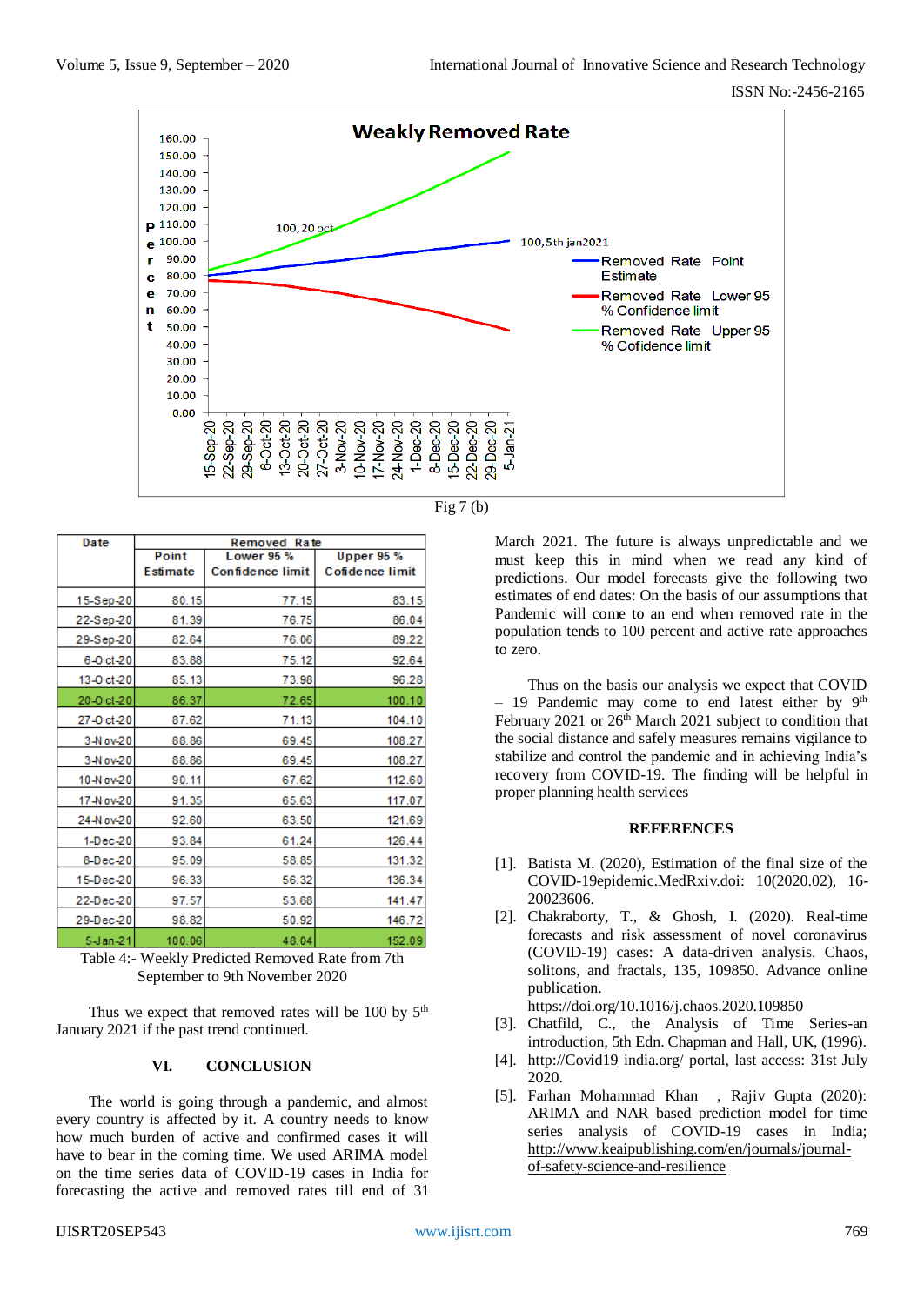- [6]. Holt, C. C. (1957). Forecasting Trends and Seasonal by Exponentially Weighted Averages,ONR Memorandum No. 52, Carnegie Institute of Technology, Pittsburgh, USA (published in International Journal of Forecasting 2004, 20, 5–13)
- [7]. Jinming Cao (2020), Xia Jiang and Bin Zhao, Epidemic prediction of COVID-19. Journal of Biomedical Research & Innovation Research | Vol 1 Iss 1
- [8]. Kumar P., Kalita H., Patairiya S., Sharma Y. D., Nanda C., Rani M., Rahmai J., Bhagavathula A. S. (2020), Forecasting the dynamics of COVID-19 Pandemic in Top 15 countries in April 2020 through ARIMA Model with Machine Learning Approach. MedRxiv.

https://doi.org/10.1101/2020.03.30.20046227

- [9]. Kumar A, Roy R. Application of Mathematical Modeling in Public Health Decision MakingPertaining to Control of COVID-19 Pandemic in India. Epidem Int 2020; 5(2): 23-26.
- [10]. Khimya Tinani, K. Muralidharan, Akash Deshmukh, Bhagyashree Patil, Tanvi Salat and Rajeshwari Rajodia ( May 2020) ,Analysis and Forecasting of COVID-19 Cases Across Hotspot States of India
- [11]. Montgomery, D.C. and L.A. Johnson, Forecasting and Time Series Analysis. McGraw-Hill Book Company, http://www.abebooks.com/Forecasting-TimeSeries-Analysis-Montgomery-Douglas/1323032148/bd, McGraw-Hill, (1976)
- [12]. Pankratz, A., Forecasting With Univariate Box-Jenkins Models Concepts and Cases. ISBN 0-471-

09023-9, pp: 414, John Wiley & Sons, Inc. New York, USA, (1983)

- [13]. Ribeiro, M.H.D.M., Da Silva, R.G., Mariani, V.C. and Coelho, L.S. (May, 2020). Short-term forecasting COVID-19 cumulative confirmed cases: Perspectives for Brazil. Chaos, Solitons and Fractals, 135, 1- 10.alas, J.D., Delleur, J.W., Yevjevich, V., and Lane, W.L., Applied Modeling of Hydrologic Time series. ISBN13:978-0-918334-374, Water Resources Publication, Michigan, USA. (1980).
- [14]. Statistical Package for Social Science (SPSS version 18) IBM.
- [15]. Tania D., Mardani-Fard, H.A. and Paria, D. (March 2020). Forecasting of COVID-19
- [16]. Times Fact-India Outbreak Report (21august 20)
- [17]. Tandon, H., Ranjan, P., Chakraborty, T., & Suhag, V. (2020). Coronavirus (COVID-19): ARIMA based time-series analysis to forecast near future. arXiv preprint arXiv: 2004.07859.
- [18]. Tyagi Rishabh , Bramhankar1 Mahadev Pandey1Mohit, Kishore M (2020) : COVID 19: Realtime Forecasts of Confirmed Cases, Active Cases, and Health Infrastructure Requirements for India and its Majorly Affected States using the ARIMA model. medRxiv.

https://doi.org/10.1101/2020.05.17.20104588

- [19]. Vandaele, W. (1983) Applied time series and Box-Jenkins Models. Academic Press Inc, Orlando, Florida, ISBN: 10:0121126503 -417
- [20]. World Population Prospects 2019 https://population.un.org/wpp/Publications/Files/WPP 2019 Highlights.pdf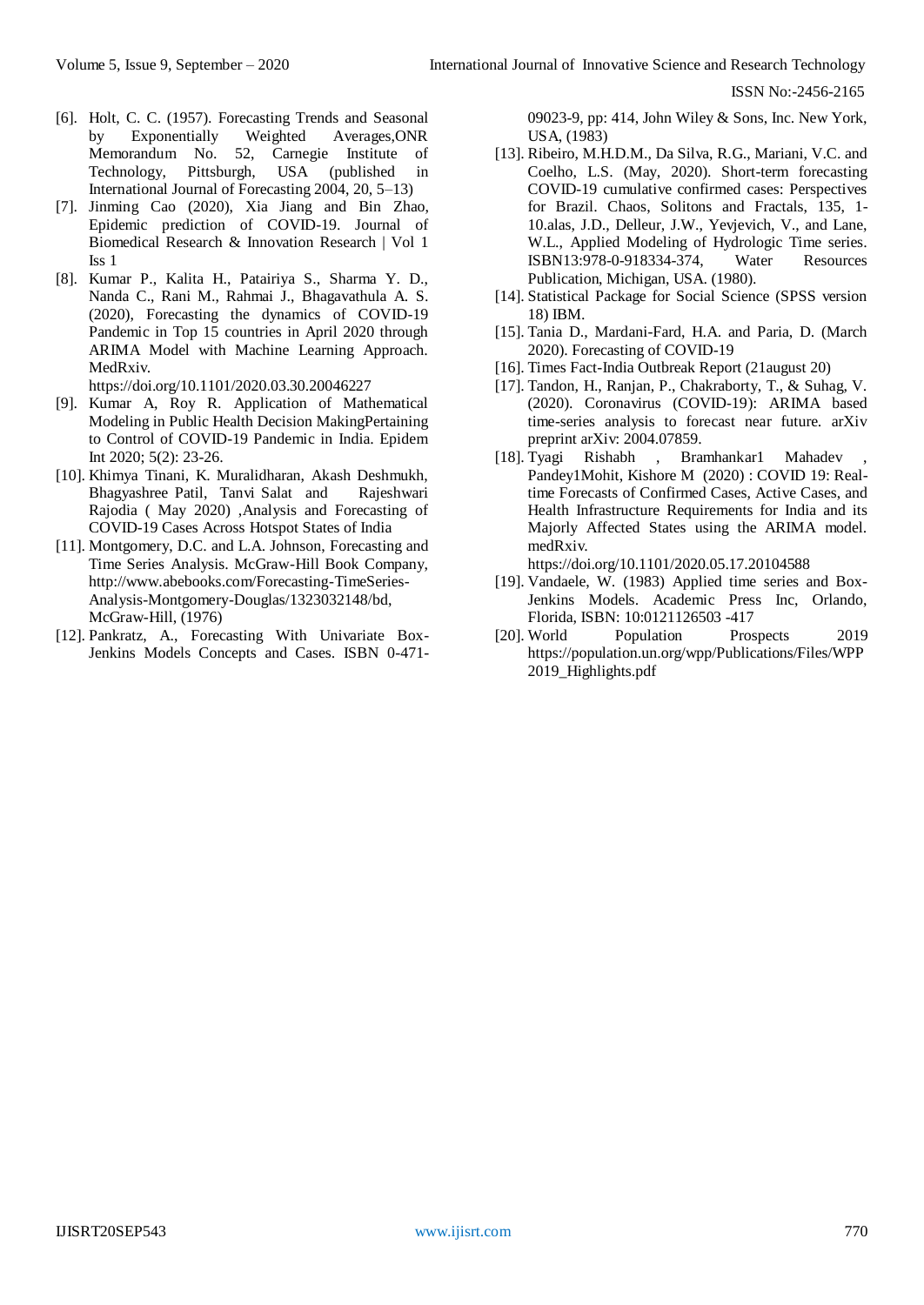|                        | Predicted Active Rates Rates with 95 percent confidence interval from 15th September 2020 t0 31st March 2021<br>Appendix<br>Table 5 |                  |                        |                                    |              |                                    |                        |                                    |              |                                   |                        |                                  |              |                                               |                   |
|------------------------|-------------------------------------------------------------------------------------------------------------------------------------|------------------|------------------------|------------------------------------|--------------|------------------------------------|------------------------|------------------------------------|--------------|-----------------------------------|------------------------|----------------------------------|--------------|-----------------------------------------------|-------------------|
| Date                   |                                                                                                                                     | Active Rates %   |                        | Date                               |              | Active Rates %                     | Active Rates %<br>Date |                                    |              |                                   |                        | Active Rates %<br>Date           |              |                                               |                   |
|                        | Point                                                                                                                               | Lower 95 %       | Upper 95%              |                                    | Point        | Lower 95%<br>Upper 95 %            |                        |                                    |              | Point<br>Lower 95 %<br>Upper 95 % |                        |                                  | Point        | Lower 95%                                     | <b>Upper 95 %</b> |
|                        | Estimate                                                                                                                            | Confidence limit | <b>Cofidence limit</b> |                                    | Estimate     | Confidence limit   Cofidence limit |                        |                                    |              | Estimate Confidence limit         | <b>Cofidence limit</b> |                                  |              | Estimate   Confidence limit   Cofidence limit |                   |
| 1-Sep-20               |                                                                                                                                     |                  |                        | 1-Nov-20                           | 9.32         | 5.42                               |                        | 13.95 1-Jan-21                     | 1.72         | 0.02                              |                        | 5.04 1-Mar-21                    | 0.76         | 3.51                                          | 0.52              |
| 2-Sep-20               |                                                                                                                                     |                  |                        | 2-Nov-20                           | 9.14         | 5.25                               |                        | 13.78 2-Jan-21                     | 1.65         | 0.01                              |                        | 4.93 2-Mar-21                    | 0.80         | 3.64                                          | 0.48              |
| 3-Sep-20               |                                                                                                                                     |                  |                        | 3-Nov-20                           | 8.96         | 5.08                               |                        | 13.61 3-Jan-21                     | 1.58         | 0.01                              |                        | 4.81 3-Mar-21                    | 0.84         | 3.77                                          | 0.44              |
| 4-Sep-20               |                                                                                                                                     |                  |                        | 1-Nov-20                           | 8.79         | 4.92                               |                        | 13.44 4-Jan-21                     | 1.51         | 0.01                              |                        | 4.70 4-Mar-21                    | 0.88         | 3.90                                          | 0.41              |
| 5-Sep-20               |                                                                                                                                     |                  |                        | $5-Nov-20$                         | 8.61         | 4.75                               |                        | 13.27 5-Jan-21                     | 1.45         | 0.00                              |                        | 4.59 5-Mar-21                    | 0.93         | 4.03                                          | 0.38              |
| 6-Sep-20               |                                                                                                                                     |                  |                        | $5-Nov-20$                         | 8.44         | 4.59                               |                        | 13.10 6-Jan-21                     | 1.39         | 0.00                              |                        | 4.48 6-Mar-21                    | 0.97         | 4.17                                          | 0.35              |
| 7-Sep-20               |                                                                                                                                     |                  |                        | 7-Nov-20                           | 8.27         | 4.44                               |                        | 12.93 7-Jan-21                     | 1.33         | 0.00                              |                        | 4.38 7-Mar-21                    | 1.02         | 4.31                                          | 0.31              |
| 8-Sep-20               |                                                                                                                                     |                  |                        | 8-Nov-20                           | 8.10         | 4.28                               |                        | 12.76 8-Jan-21                     | 1.27         | 0.01                              |                        | 4.27 8-Mar-21                    | 1.07         | 4.45                                          | 0.29              |
| 9-Sep-20               |                                                                                                                                     |                  |                        | 9-Nov-20                           | 7.94         | 4.13                               |                        | 12.60 9-Jan-21                     | 1.22         | 0.02                              |                        | 4.17 9-Mar-21                    | 1.12         | 4.59                                          | 0.26              |
| 10-Sep-20              |                                                                                                                                     |                  |                        | 10-Nov-20                          | 7.77         | 3.99                               |                        | 12.43 10-Jan-21                    | 1.16         | 0.03                              |                        | 4.06 10-Mar-21                   | 1.17         | 4.74                                          | 0.23              |
| 11-Sep-20              |                                                                                                                                     |                  |                        | 11-Nov-20                          | 7.61         | 3.84                               |                        | 12.26 11-Jan-21                    | 1.11         | 0.04                              |                        | 3.96 11-Mar-21                   | 1.23         | 4.89                                          | 0.21              |
| 12-Sep-20              |                                                                                                                                     |                  |                        | 12-Nov-20                          | 7.45         | 3.70                               |                        | 12.10 12-Jan-21                    | 1.06         | 0.05                              |                        | 3.86 12-Mar-21                   | 1.28         | 5.04                                          | 0.18              |
| 13-Sep-20              |                                                                                                                                     |                  |                        | 13-Nov-20                          | 7.29         | 3.56                               |                        | 11.93 13-Jan-21                    | 1.01         | 0.07                              |                        | 3.76 13-Mar-21                   | 1.34         | 5.19                                          | 0.16              |
| 14-Sep-20              |                                                                                                                                     |                  |                        | 14-Nov-20                          | 7.13         | 3.43                               |                        | 11.77 14-Jan-21                    | 0.96         | 0.09                              |                        | 3.66 14-Mar-21                   | 1.40         | 5.35                                          | 0.14              |
| 15-Sep-20              | 19.77<br>19.50                                                                                                                      | 18.21<br>17.74   |                        | 21.37 15-Nov-20                    | 6.98<br>6.83 | 3.29                               |                        | 11.61 15-Jan-21                    | 0.92<br>0.88 | 0.11<br>0.14                      |                        | 3.56 15-Mar-21<br>3.47 16-Mar-21 | 1.46<br>1.53 | 5.50                                          | 0.12<br>0.10      |
| 16-Sep-20<br>17-Sep-20 | 19.24                                                                                                                               | 17.29            |                        | 21.34 16-Nov-20<br>21.27 17-Nov-20 | 6.67         | 3.16<br>3.04                       |                        | 11.44 16-Jan-21<br>11.28 17-Jan-21 | 0.83         | 0.16                              |                        | 3.37 17-Mar-21                   | 1.59         | 5.66<br>5.83                                  | 0.09              |
| 18-Sep-20              | 18.98                                                                                                                               | 16.87            |                        | 21.18 18-Nov-20                    | 6.52         | 2.91                               |                        | 11.12 18-Jan-21                    | 0.80         | 0.19                              |                        | 3.28 18-Mar-21                   | 1.66         | 5.99                                          | 0.07              |
| 19-Sep-20              | 18.72                                                                                                                               | 16.47            |                        | 21.08 19-Nov-20                    | 6.38         | 2.79                               |                        | 10.96 19-Jan-21                    | 0.76         | 0.22                              |                        | 3.19 19-Mar-21                   | 1.73         | 6.16                                          | 0.06              |
| 20-Sep-20              | 18.47                                                                                                                               | 16.08            |                        | 20.97 20-Nov-20                    | 6.23         | 2.67                               |                        | 10.80 20-Jan-21                    | 0.72         | 0.26                              |                        | 3.10 20-Mar-21                   | 1.80         | 6.32                                          | 0.05              |
| 21-Sep-20              | 18.21                                                                                                                               | 15.71            |                        | 20.85 21-Nov-20                    | 6.08         | 2.55                               |                        | 10.64 21-Jan-21                    | 0.69         | 0.29                              |                        | 3.01 21-Mar-21                   | 1.87         | 6.49                                          | 0.04              |
| 22-Sep-20              | 17.96                                                                                                                               | 15.35            |                        | 20.72 22-Nov-20                    | 5.94         | 2.44                               |                        | 10.49 22-Jan-21                    | 0.65         | 0.33                              |                        | 2.92 22-Mar-21                   | 1.94         | 6.67                                          | 0.03              |
| 23-Sep-20              | 17.71                                                                                                                               | 14.99            |                        | 20.59 23-Nov-20                    | 5.80         | 2.33                               |                        | 10.33 23-Jan-21                    | 0.62         | 0.37                              |                        | 2.83 23-Mar-21                   | 2.02         | 6.84                                          | 0.02              |
| 24-Sep-20              | 17.46                                                                                                                               | 14.65            |                        | 20.45 24-Nov-20                    | 5.66         | 2.22                               |                        | 10.18 24-Jan-21                    | 0.60         | 0.42                              |                        | 2.74 24-Mar-21                   | 2.10         | 7.02                                          | 0.01              |
| 25-Sep-20              | 17.21                                                                                                                               | 14.32            |                        | 20.30 25-Nov-20                    | 5.52         | 2.12                               |                        | 10.02 25-Jan-21                    | 0.57         | 0.46                              |                        | 2.66 25-Mar-21                   | 2.18         | 7.20                                          | 0.01              |
| 26-Sep-20              | 16.96                                                                                                                               | 13.99            |                        | 20.15 26-Nov-20                    | 5.39         | 2.01                               |                        | 9.87 26-Jan-21                     | 0.54         | 0.51                              |                        | 2.58 26-Mar-21                   | 2.26         | 7.38                                          | 0.00              |
| 27-Sep-20              | 16.72                                                                                                                               | 13.67            |                        | 20.00 27-Nov-20                    | 5.25         | 1.91                               |                        | 9.72 27-Jan-21                     | 0.52         | 0.56                              |                        | 2.49 27-Mar-21                   | 2.34         | 7.56                                          | 0.00              |
| 28-Sep-20              | 16.48                                                                                                                               | 13.35            |                        | 19.84 28-Nov-20                    | 5.12         | 1.81                               |                        | 9.56 28-Jan-21                     | 0.50         | 0.61                              |                        | 2.41 28-Mar-21                   | 2.43         | 7.75                                          | 0.00              |
| 29-Sep-20              | 16.24                                                                                                                               | 13.05            |                        | 19.68 29-Nov-20                    | 4.99         | 1.72                               |                        | 9.41 29-Jan-21                     | 0.48         | 0.67                              |                        | 2.33 29-Mar-21                   | 2.52         | 7.94                                          | 0.00              |
| 30-Sep-20              | 16.00                                                                                                                               | 12.75<br>12.45   |                        | 19.52 30-Nov-20<br>19.36 1-Dec-20  | 4.86<br>4.74 | 1.63<br>1.54                       |                        | 9.26 30-Jan-21                     | 0.46         | 0.72                              |                        | 2.25 30-Mar-21                   | 2.60<br>2.69 | 8.13                                          | 0.00              |
| 1-Oct-20<br>2-Oct-20   | 15.76<br>15.53                                                                                                                      | 12.16            |                        | 19.19 2-Dec-20                     | 4.61         | 1.45                               |                        | 9.12 31-Jan-21<br>8.97 1-Feb-21    | 0.44<br>0.43 | 0.78<br>0.85                      | 2.10                   | 2.18 31-Mar-21                   |              | 8.32                                          | 0.01              |
| 3-Oct-20               | 15.29                                                                                                                               | 11.88            |                        | 19.02 3-Dec-20                     | 4.49         | 1.37                               |                        | 8.82 2-Feb-21                      | 0.42         | 0.91                              | 2.03                   |                                  |              |                                               |                   |
| 4-Oct-20               | 15.06                                                                                                                               | 11.60            |                        | 18.85 4-Dec-20                     | 4.37         | 1.28                               |                        | 8.68 3-Feb-21                      | 0.41         | 0.98                              | 1.95                   |                                  |              |                                               |                   |
| 5-Oct-20               | 14.83                                                                                                                               | 11.33            |                        | 18.68 5-Dec-20                     | 4.25         | 1.21                               |                        | 8.53 4-Feb-21                      | 0.40         | 1.04                              | 1.88                   |                                  |              |                                               |                   |
| 6-Oct-20               | 14.61                                                                                                                               | 11.06            |                        | 6.00 6-Dec-20                      | 4.13         | 1.13                               |                        | 8.39 5-Feb-21                      | 0.39         | 1.12                              | 1.81                   |                                  |              |                                               |                   |
| 7-Oct-20               | 14.38                                                                                                                               | 10.79            |                        | 18.34 7-Dec-20                     | 4.02         | 1.05                               |                        | 8.24 6-Feb-21                      | 0.39         | 1.19                              | 1.74                   |                                  |              |                                               |                   |
| 8-Oct-20               | 14.16                                                                                                                               | 10.53            |                        | 18.17 8-Dec-20                     | 3.90         | 0.98                               |                        | 8.10 7-Feb-21                      | 0.39         | 1.26                              | 1.67                   |                                  |              |                                               |                   |
| 9-Oct-20               | 13.93                                                                                                                               | 10.27            |                        | 17.99 9-Dec-20                     | 3.79         | 0.91                               |                        | 7.96 8-Feb-21                      | 0.39         | 1.34                              | 1.61                   |                                  |              |                                               |                   |
| 10-Oct-20              | 13.71                                                                                                                               | 10.02            |                        | 17.82 10-Dec-20                    | 3.68         | 0.85                               |                        | 7.82 9-Feb-21                      | 0.38         | 1.42                              | 1.54                   |                                  |              |                                               |                   |
| 11-Oct-20              | 13.49                                                                                                                               | 9.78             |                        | 17.64 11-Dec-20                    | 3.57         | 0.78                               |                        | 7.69 10-Feb-21                     | 0.38         | 1.51                              | 1.48                   |                                  |              |                                               |                   |
| 12-Oct-20              | 13.28                                                                                                                               | 9.53             |                        | 17.47 12-Dec-20                    | 3.47         | 0.72                               |                        | 7.55 11-Feb-21                     | 0.39         | 1.59                              | 1.42                   |                                  |              |                                               |                   |
| 13-Oct-20              | 13.06<br>12.85                                                                                                                      | 9.29             |                        | 17.29 13-Dec-20                    | 3.36         | 0.66                               |                        | 7.41 12-Feb-21                     | 0.39         | 1.68                              | 1.35<br>1.29           |                                  |              |                                               |                   |
| 14-Oct-20<br>15-Oct-20 | 12.64                                                                                                                               | 9.06<br>8.82     |                        | 17.11 14-Dec-20<br>16.94 15-Dec-20 | 3.26<br>3.16 | 0.61<br>0.55                       |                        | 7.28 13-Feb-21<br>7.14 14-Feb-21   | 0.40<br>0.41 | 1.77<br>1.86                      | 1.24                   |                                  |              |                                               |                   |
| 16-Oct-20              | 12.43                                                                                                                               | 8.60             |                        | 16.76 16-Dec-20                    | 3.06         | 0.50                               |                        | 7.01 15-Feb-21                     | 0.42         | 1.95                              | 1.18                   |                                  |              |                                               |                   |
| 17-Oct-20              | 12.22                                                                                                                               | 8.37             |                        | 16.58 17-Dec-20                    | 2.96         | 0.45                               |                        | 6.88 16-Feb-21                     | 0.43         | 2.05                              | 1.12                   |                                  |              |                                               |                   |
| 18-Oct-20              | 12.01                                                                                                                               | 8.15             |                        | 16.41 18-Dec-20                    | 2.87         | 0.41                               |                        | 6.75 17-Feb-21                     | 0.45         | 2.15                              | 1.07                   |                                  |              |                                               |                   |
| 19-Oct-20              | 11.81                                                                                                                               | 7.93             |                        | 16.23 19-Dec-20                    | 2.77         | 0.36                               |                        | 6.62 18-Feb-21                     | 0.46         | 2.25                              | 1.01                   |                                  |              |                                               |                   |
| 20-Oct-20              | 11.61                                                                                                                               | 7.72             |                        | 16.05 20-Dec-20                    | 2.68         | 0.32                               |                        | 6.49 19-Feb-21                     | 0.48         | 2.35                              | 0.96                   |                                  |              |                                               |                   |
| 21-Oct-20              | 11.41                                                                                                                               | 7.51             |                        | 15.88 21-Dec-20                    | 2.59         | 0.28                               |                        | 6.36 20-Feb-21                     | 0.50         | 2.46                              | 0.91                   |                                  |              |                                               |                   |
| 22-Oct-20              | 11.21                                                                                                                               | 7.30             |                        | 15.70 22-Dec-20                    | 2.50         | 0.25                               |                        | 6.24 21-Feb-21                     | 0.52         | 2.56                              | 0.86                   |                                  |              |                                               |                   |
| 23-Oct-20              | 11.01                                                                                                                               | 7.10             |                        | 15.52 23-Dec-20                    | 2.41         | 0.22                               |                        | 6.11 22-Feb-21                     | 0.55         | 2.67                              | 0.81                   |                                  |              |                                               |                   |
| 24-Oct-20              | 10.82                                                                                                                               | 6.90             |                        | 15.35 24-Dec-20                    | 2.33         | 0.18                               |                        | 5.99 23-Feb-21                     | 0.57         | 2.79                              | 0.77                   |                                  |              |                                               |                   |
| 25-Oct-20              | 10.62                                                                                                                               | 6.71             |                        | 15.17 25-Dec-20                    | 2.25         | 0.16                               |                        | 5.87 24-Feb-21                     | 0.60         | 2.90                              | 0.72                   |                                  |              |                                               |                   |
| 26-Oct-20              | 10.43                                                                                                                               | 6.51             |                        | 15.00 26-Dec-20                    | 2.16         | 0.13                               |                        | 5.74 25-Feb-21                     | 0.63         | 3.02                              | 0.68                   |                                  |              |                                               |                   |
| 27-Oct-20              | 10.24                                                                                                                               | 6.32             |                        | 14.82 27-Dec-20                    | 2.09         | 0.11                               |                        | 5.62 26-Feb-21                     | 0.66         | 3.14                              | 0.64                   |                                  |              |                                               |                   |
| 28-Oct-20              | 10.05                                                                                                                               | 6.14             |                        | 14.65 28-Dec-20                    | 2.01         | 0.08                               |                        | 5.50 27-Feb-21                     | 0.69         | 3.26                              | 0.60                   |                                  |              |                                               |                   |
| 29-Oct-20<br>30-Oct-20 | 9.87<br>9.68                                                                                                                        | 5.95<br>5.77     |                        | 14.47 29-Dec-20<br>14.30 30-Dec-20 | 1.93<br>1.86 | 0.06<br>0.05                       | 5.27                   | 5.39 28-Feb-21                     | 0.73         | 3.38                              | 0.56                   |                                  |              |                                               |                   |
| 31-Oct-20              | 9.50                                                                                                                                | 5.59             |                        | 14.13 31-Dec-20                    | 1.79         | 0.03                               | 5.15                   |                                    |              |                                   |                        |                                  |              |                                               |                   |